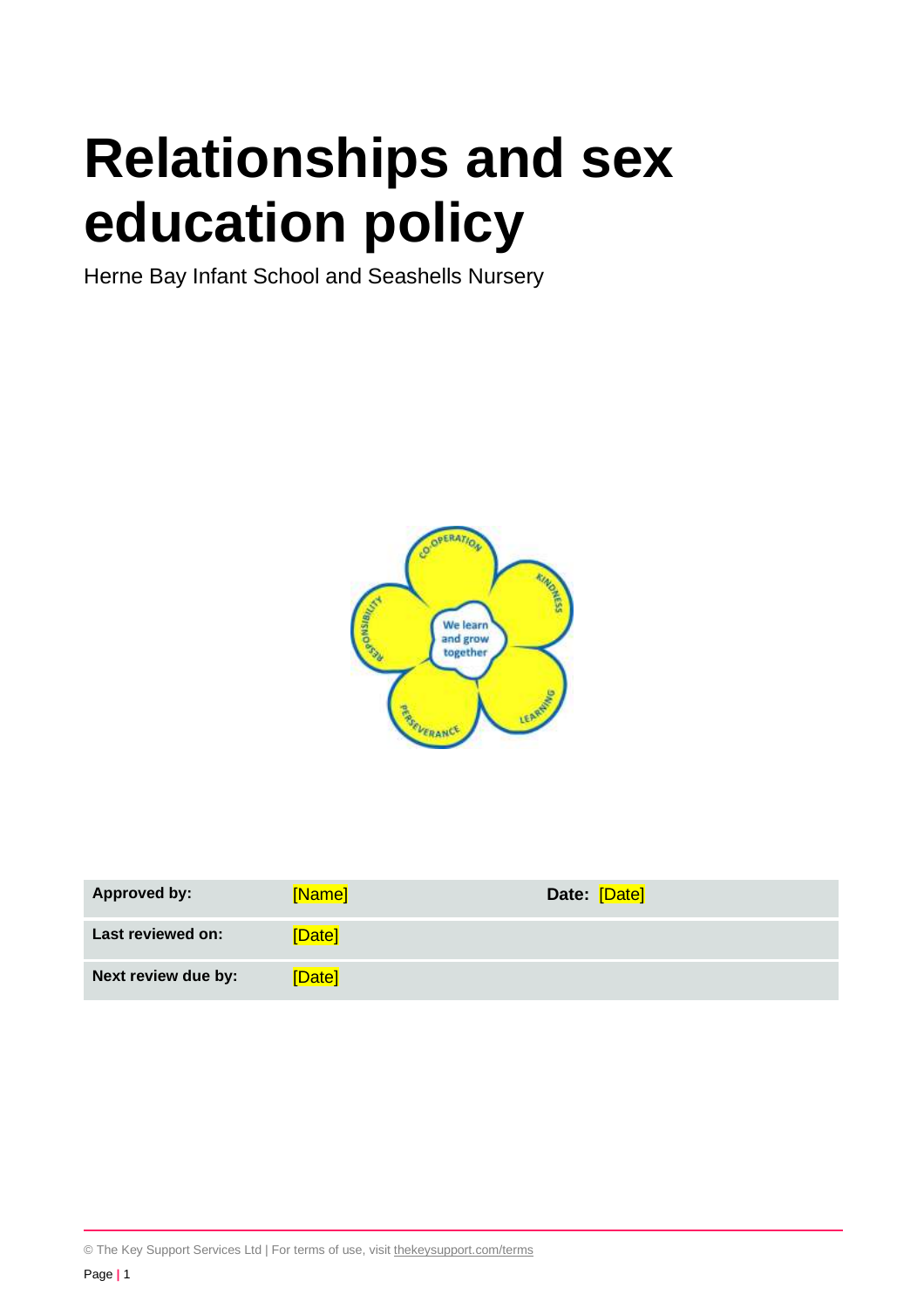# **Contents**

The aims of relationships and sex education (RSE) at our school are to:

- Provide a framework in which sensitive discussions can take place.
- Give pupils an understanding of the importance of health and hygiene.
- Help pupils develop feelings of self-respect, confidence, and empathy.
- Create a positive culture around issues of sexuality and relationships.
- Teach pupils the correct vocabulary to describe themselves and their bodies.
- Relationships Education is delivered within the wider context of the school values, PSHE curriculum and Behaviour and Relationships Policy.

## <span id="page-1-0"></span>**2. Statutory requirements**

As a maintained primary school we must provide relationships education to all pupils as per section 34 of the [Children and Social work act 2017.](http://www.legislation.gov.uk/ukpga/2017/16/section/34/enacted)

In teaching RSE, we must have regard to [guidance](https://www.gov.uk/government/consultations/relationships-and-sex-education-and-health-education) issued by the secretary of state as outlined in section 403 of the [Education](http://www.legislation.gov.uk/ukpga/1996/56/contents) Act 1996.

At Herne Bay Infant School and Seashells Nursery we teach RSE as set out in this policy.

# <span id="page-1-1"></span>**3. Policy development**

This policy has been developed in consultation with staff, pupils and parents. The consultation and policy development process involved the following steps:

- 1. Review –the teaching team pulled together all relevant information including relevant national and local guidance.
- 2. Staff consultation all school staff were given the opportunity to look at the policy and make recommendations.
- 3. Parent/stakeholder consultation parents and any interested parties were invited to attend a meeting about the policy.
- 4. Pupil consultation we investigated what exactly pupils want from their RSE.
- 5. Ratification once amendments were made, the policy was shared with governors and ratified.

Herne Bay Infant School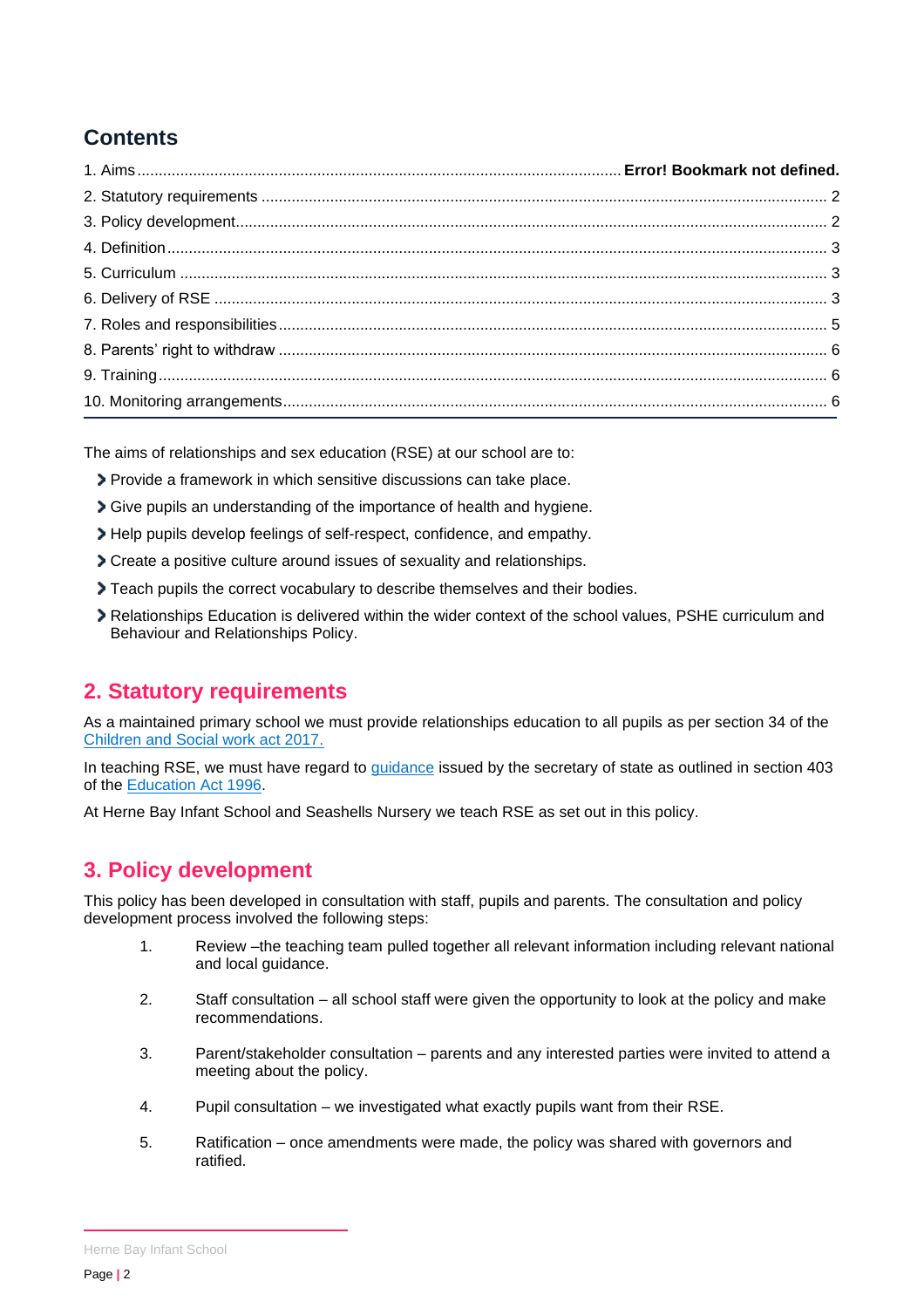## <span id="page-2-0"></span>**4. Definition**

RSE is about the emotional, social and cultural development of pupils, and involves learning about relationships, healthy lifestyles, diversity and personal identity.

RSE involves a combination of sharing information and exploring issues and values.

RSE is not about the promotion of sexual activity.

## <span id="page-2-1"></span>**5. Curriculum**

Our curriculum is set out as per Appendix 1, but we may need to adapt it as and when necessary.

We have developed the curriculum in consultation with parents, pupils and staff, taking into account the age, needs and feelings of pupils. If pupils ask questions outside the scope of this policy, teachers will respond in an appropriate manner, so they are fully informed and don't seek answers online.

For more information about our curriculum, see our curriculum map in Appendix 1.

# <span id="page-2-2"></span>**6. Delivery of RSE**

At Herne Bay Infant School and Seashells Nursery RSE is taught within the Personal, Social, Health and Economic (PSHE) education curriculum. In addition, some aspects of the RSE programme will be covered through:

- Science curriculum
- Circle times
- Assemblies
- **Stories**
- PE in the context of health and hygiene

RSE is lifelong learning about personal, physical, moral and emotional development. It should teach children and young people to develop and form positive values, attitudes, personal and social skills, and increase their knowledge and understanding of how to make informed decisions and life choices.

Relationships education focuses on teaching the fundamental building blocks and characteristics of positive relationships including:

#### **Families and people who care for me**

Children should know:

- $\triangleright$  that families are important for children growing up because they can give love, security and stability.
- $\triangleright$  the characteristics of healthy family life, commitment to each other, including in times of difficulty, protection and care for children and other family members, the importance of spending time together and sharing each other's lives.
- ➢that others' families, either in school or in the wider world, sometimes look different from their family, but that they should respect those differences and know that other children's families are also characterised by love and care.
- ➢that stable, caring relationships, which may be of different types, are at the heart of happy families, and are important for children's security as they grow up.
- ➢how to recognise if family relationships are making them feel unhappy or unsafe, and how to seek help or advice from others if needed.

#### **Caring friendships**

Herne Bay Infant School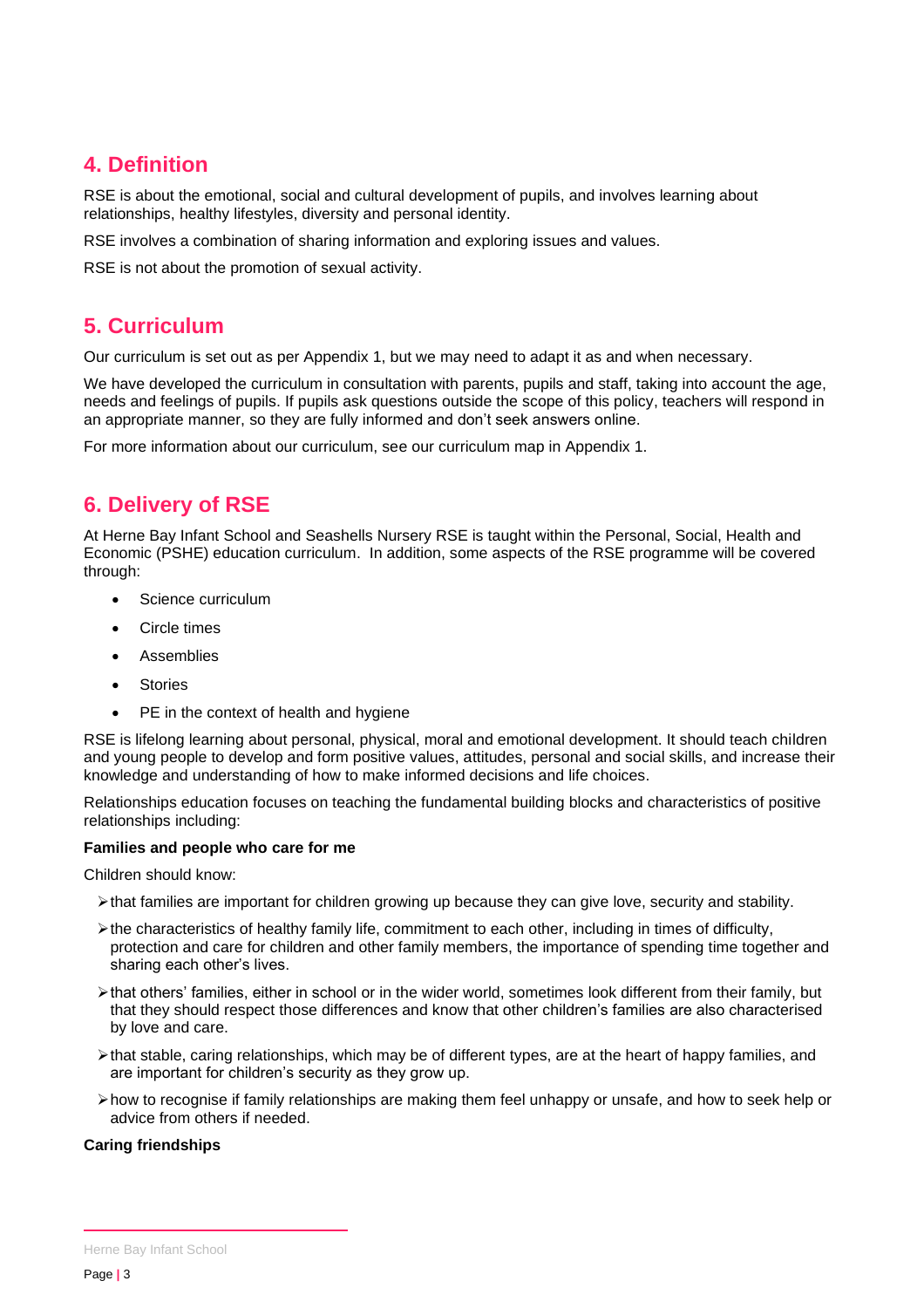Children should know:

- ➢how important friendships are in making us feel happy and secure, and how people choose and make friends.
- ➢the characteristics of friendships, including mutual respect, truthfulness, trustworthiness, loyalty, kindness, generosity, trust, sharing interests and experiences and support with problems and difficulties.
- ➢that healthy friendships are positive and welcoming towards others, and do not make others feel lonely or excluded.
- ➢that most friendships have ups and downs, and that these can often be worked through so that the friendship is repaired or even strengthened, and that resorting to physically or verbally aggressive behaviour is never right.
- ➢how to recognise who to trust and who not to trust, how to judge when a friendship is making them feel unhappy or uncomfortable, managing conflict, how to manage these situations and how to seek help or advice from others, if needed.

#### **Respectful relationships**

Children should know:

- ➢the importance of respecting others, even when they are very different from them (for example, physically, in character, personality or backgrounds), or make different choices or have different preferences or beliefs.
- ➢practical steps they can take in a range of different contexts to improve or support respectful relationships.
- ➢the conventions of courtesy and manners.
- ➢the importance of self-respect and how this links to their own happiness.
- ➢that in school and in wider society they can expect to be treated with respect by others, and that in turn they should show due respect to others, including those in positions of authority.
- $\triangleright$  about different types of bullying (including cyberbullying), the impact of bullying, responsibilities of bystanders (primarily reporting bullying to an adult) and how to get help.
- $\triangleright$  what a stereotype is, and how stereotypes can be unfair, negative or destructive.
- ➢the importance of permission-seeking and granting in relationships with friends, peers and adults.

#### **Online relationships**

Children should know:

- ➢that people sometimes behave differently online, including by pretending to be someone they are not.
- ➢that the same principles apply to online relationships as to face-to-face relationships, including the importance of respect for others online including when we are anonymous.
- ➢the rules and principles for keeping safe online, how to recognise risks, harmful content and contact, and how to report them.
- ➢how to critically consider their online friendships and sources of information including awareness of the risks associated with people they have never met.
- ➢how information and data is shared and used online.

#### **Being safe**

Children should know:

- ➢what sorts of boundaries are appropriate in friendships with peers and others (including in a digital context).
- ➢about the concept of privacy and the implications of it for both children and adults; including that it is not always right to keep secrets if they relate to being safe.

Herne Bay Infant School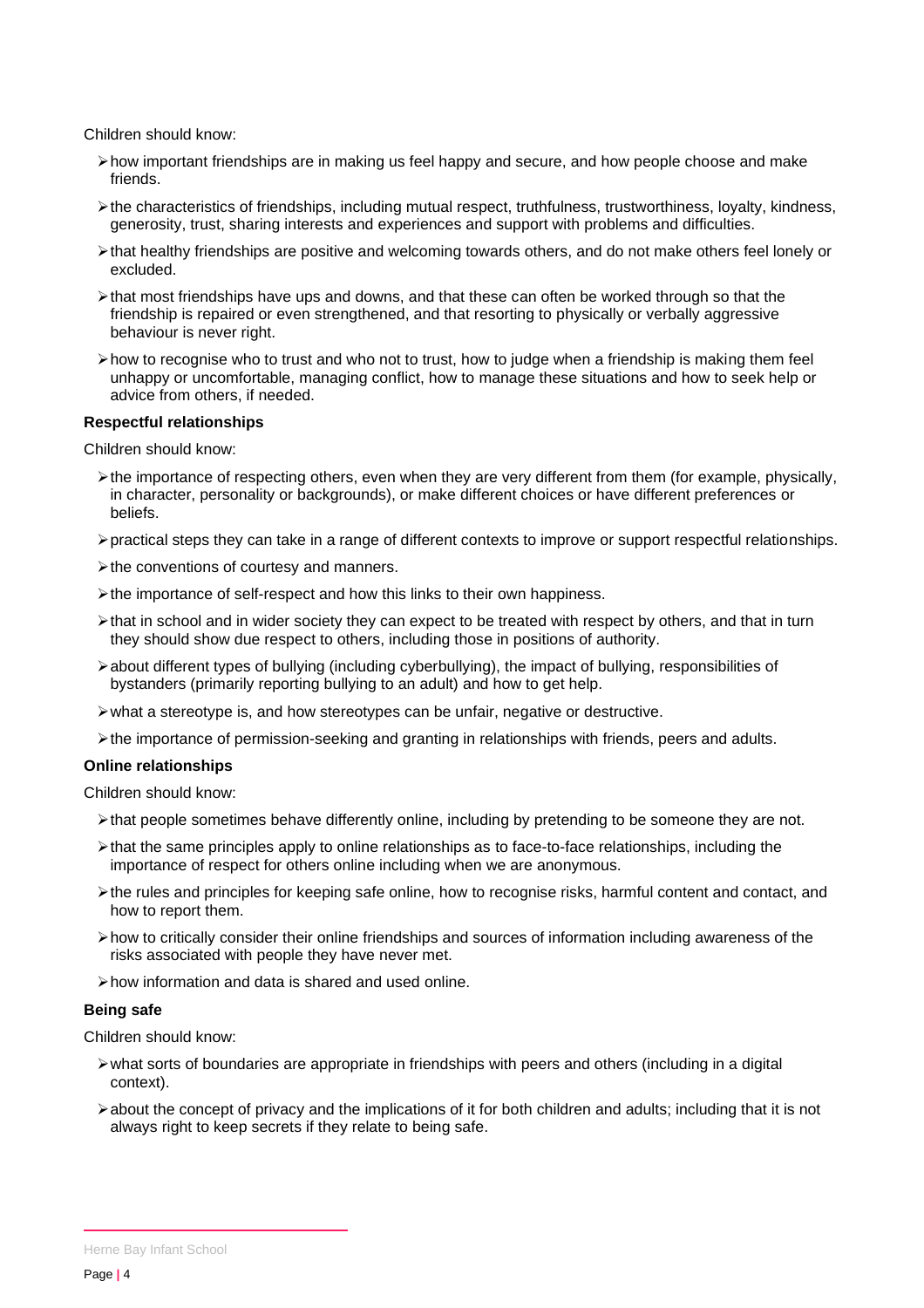- ➢that each person's body belongs to them, and the differences between appropriate and inappropriate or unsafe physical, and other, contact.
- $\triangleright$  how to respond safely and appropriately to adults they may encounter (in all contexts, including online) whom they do not know.
- ➢how to recognise and report feelings of being unsafe or feeling bad about any adult and others.
- ➢how to ask for advice or help for themselves or others, and to keep trying until they are heard.
- ➢how to report concerns or abuse, and the vocabulary and confidence needed to do so.
- ➢where to get advice e.g. family, school and/or other sources.

These areas of learning are taught within the context of family life, taking care to ensure that there is no stigmatisation of children based on their home circumstances (families can include single parent families, LGBT parents, families headed by grandparents, adoptive parents, foster parents/carers amongst other structures) along with reflecting sensitively that some children may have a different structure of support around them (for example: looked after children or young carers).

For more information about our RSE curriculum, see Appendices 1 and 2.

#### **Statutory Science Curriculum Content**

Early Years Foundation Stage children learn about life cycles through activities such as watching chicks hatch. Through ongoing personal, social and emotional development, they develop the skills to form relationships and think about relationships with others.

In Key Stage 1 (years 1 – 2) children learn:

- $\triangleright$  To identify, name, draw and label the basic parts of the human body and say which part of the body is to do with each sense.
- $\triangleright$  To notice that animals, including humans, have offspring which grow into adults.
- $\triangleright$  To find out about and describe the basic needs of animals, including humans, for survival (water, food and air).
- $\triangleright$  To describe the importance for humans of exercise, eating the right amounts of different types of food, and hygiene.

## <span id="page-4-0"></span>**7. Roles and responsibilities**

## **7.1 The governing board**

The governing board will approve the RSE policy and hold the headteacher to account for its implementation.

## **7.2 The headteacher**

The headteacher is responsible for ensuring that RSE is taught consistently across the school, and for managing requests to withdraw pupils from] components of RSE.

## **7.3 Staff**

Staff are responsible for:

- > Delivering RSE in a sensitive way
- Modelling positive attitudes to RSE
- Monitoring progress
- Responding to the needs of individual pupils

Staff do not have the right to opt out of teaching RSE. Staff who have concerns about teaching RSE are encouraged to discuss this with the headteacher.

Subject Co-ordinator for PSHE/RSE is Fiona Wood (SENCo).

Herne Bay Infant School